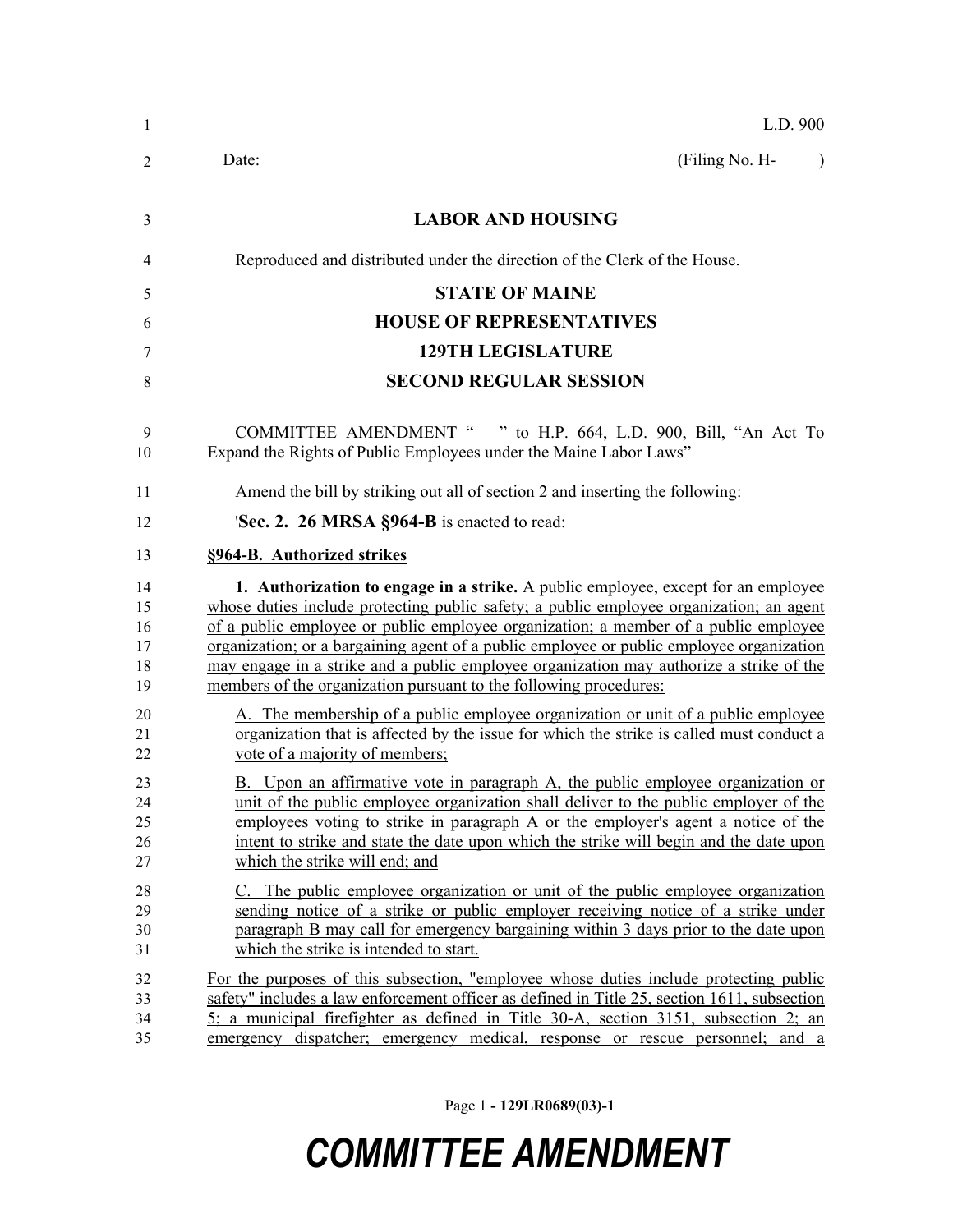corrections officer as defined in Title 25, section 2801-A, subsection 2 who provides direct care to inmates and detainees committed to the care of a sheriff in a jail as defined in Title 17-A, section 2, subsection 15-A.

 **2. Prohibited employer conduct.** A public employer may not permanently replace a public employee who engages in a strike in accordance with subsection 1 because that employee engaged in a strike.

 Nothing in this section prohibits a public employer, during a strike authorized in accordance with subsection 1, from requiring that the minimum necessary number of public employees reports to work in order to ensure that the public health, safety and 10 welfare are protected during any event or occasional combination of circumstances that calls for immediate action or remedy. A public employee required to work during a strike may file a grievance.'

- Amend the bill in section 3 in subsection 2 in the 2nd line (page 2, line 4 in L.D.) by 14 striking out the following: "979-T" and inserting the following: '979-V'
- Amend the bill by striking out all of section 4 and inserting the following:
- '**Sec. 4. 26 MRSA §979-V** is enacted to read:

### **§979-V. Authorized strikes**

 **1. Authorization to engage in a strike.** A state or legislative employee, except for 19 an employee whose duties include protecting public safety; a state or legislative employee organization; an agent of a state or legislative employee or state or legislative employee organization; a member of a state or legislative employee organization; or a bargaining agent of a state or legislative employee or state or legislative employee organization may engage in a strike and a state or legislative employee organization may authorize a strike of the members of the organization pursuant to the following procedures:

- A. The membership of a state or legislative employee organization or unit of a state or legislative employee organization that is affected by the issue for which the strike is called must conduct a vote of a majority of members;
- B. Upon an affirmative vote in paragraph A, the state or legislative employee organization or unit of the state or legislative employee organization shall deliver to the state or legislative employer of the employees voting to strike in paragraph A or the employer's agent a notice of the intent to strike and state the date upon which the strike will begin and the date upon which the strike will end; and
- C. The state or legislative employee organization or unit of the state or legislative employee organization sending notice of a strike or state or legislative employer receiving notice of a strike under paragraph B may call for emergency bargaining within 3 days prior to the date upon which the strike is intended to start.

 For the purposes of this subsection, "employee whose duties include protecting public safety" includes a law enforcement officer as defined in Title 25, section 1611, subsection 5; a firefighter; a military firefighter; an emergency dispatcher; emergency medical, response or rescue personnel; a corrections officer as defined in Title 25, section 2801-A, subsection 2 who provides direct care to prisoners, detainees and juveniles committed to the care of the Commissioner of Corrections; and an employee of the Department of

Page 2 **- 129LR0689(03)-1**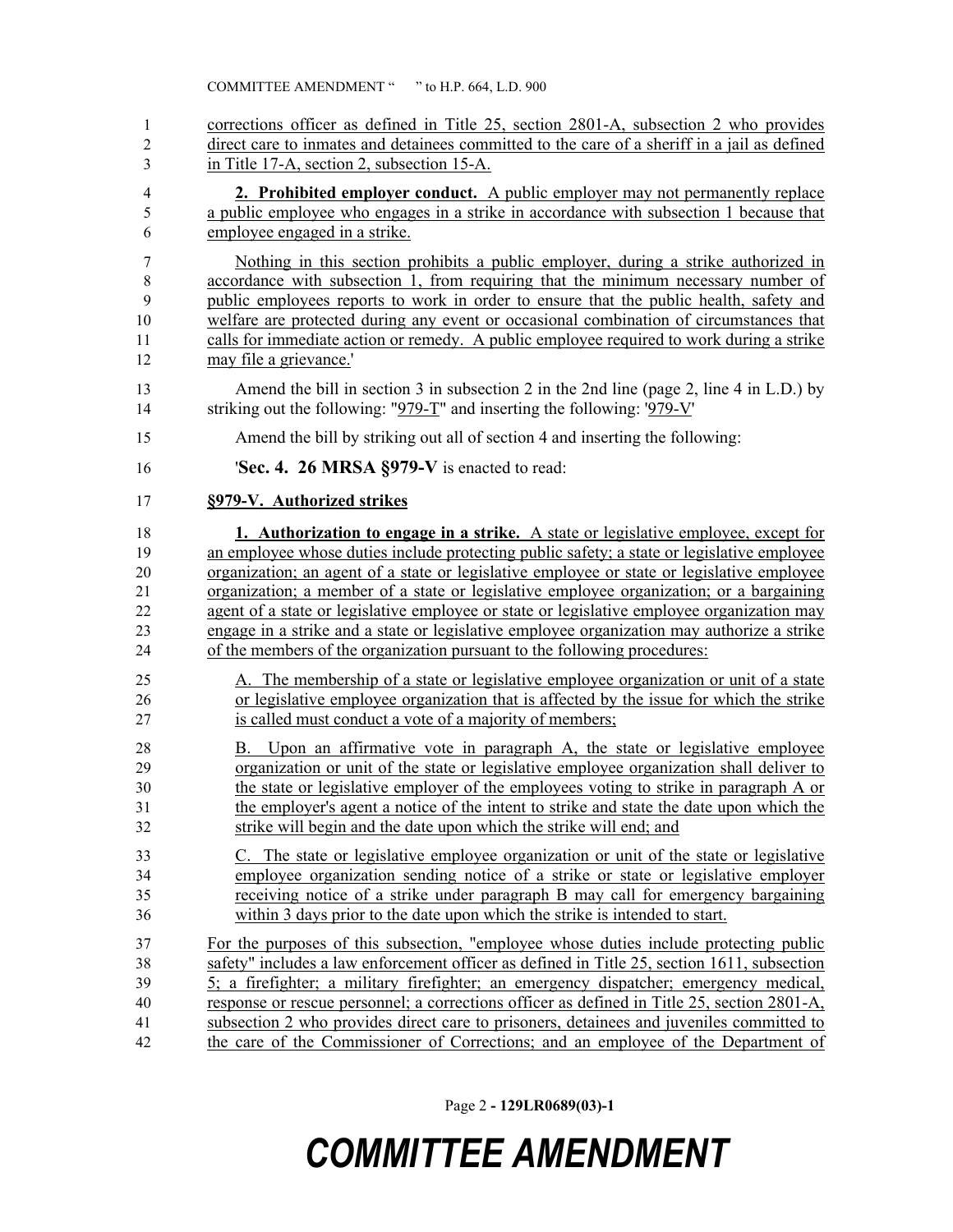Health and Human Services who provides direct care to persons committed to the custody 2 of the Commissioner of Health and Human Services at a state mental health institute as defined in Title 34-B, section 3801, subsection 9 and to persons voluntarily receiving services at a state mental health institute as defined in Title 34-B, section 3801, subsection 9.

 **2. Prohibited employer conduct.** A state or legislative employer may not permanently replace a state or legislative employee who engages in a strike in accordance with subsection 1 because that employee engaged in a strike.

 Nothing in this section prohibits a state or legislative employer, during a strike 10 authorized in accordance with subsection 1, from requiring that the minimum necessary number of state or legislative employees reports to work in order to ensure that the public health, safety and welfare are protected during any event or occasional combination of circumstances that calls for immediate action or remedy. A state or legislative employee required to work during a strike may file a grievance.'

- Amend the bill by striking out all of section 6 and inserting the following:
- '**Sec. 6. 26 MRSA §1027-A** is enacted to read:

### **§1027-A. Authorized strikes**

 **1. Authorization to engage in a strike.** A university, academy or community college employee, except for an employee whose duties include protecting public safety; a university, academy or community college employee organization; an agent of a university, academy or community college employee or a university, academy or community college employee organization; a member of a university, academy or community college employee organization; or a bargaining agent of a university, academy or community college employee or university, academy or community college employee organization may engage in a strike and a university, academy or community college employee organization may authorize a strike of the members of the organization pursuant to the following procedures:

- A. The membership of a university, academy or community college employee organization or unit of a university, academy or community college employee organization that is affected by the issue for which the strike is called must conduct a vote of a majority of members;
- B. Upon an affirmative vote in paragraph A, the university, academy or community college employee organization or unit of the university, academy or community college employee organization shall deliver to the university, academy or community college employer of the employees voting to strike in paragraph A or the employer's agent a notice of the intent to strike and state the date upon which the strike will begin and the date upon which the strike will end; and
- C. The university, academy or community college employee organization or unit of the university, academy or community college employee organization sending notice of a strike or university, academy or community college employer receiving notice of a strike under paragraph B may call for emergency bargaining within 3 days prior to the date upon which the strike is intended to start.

Page 3 **- 129LR0689(03)-1**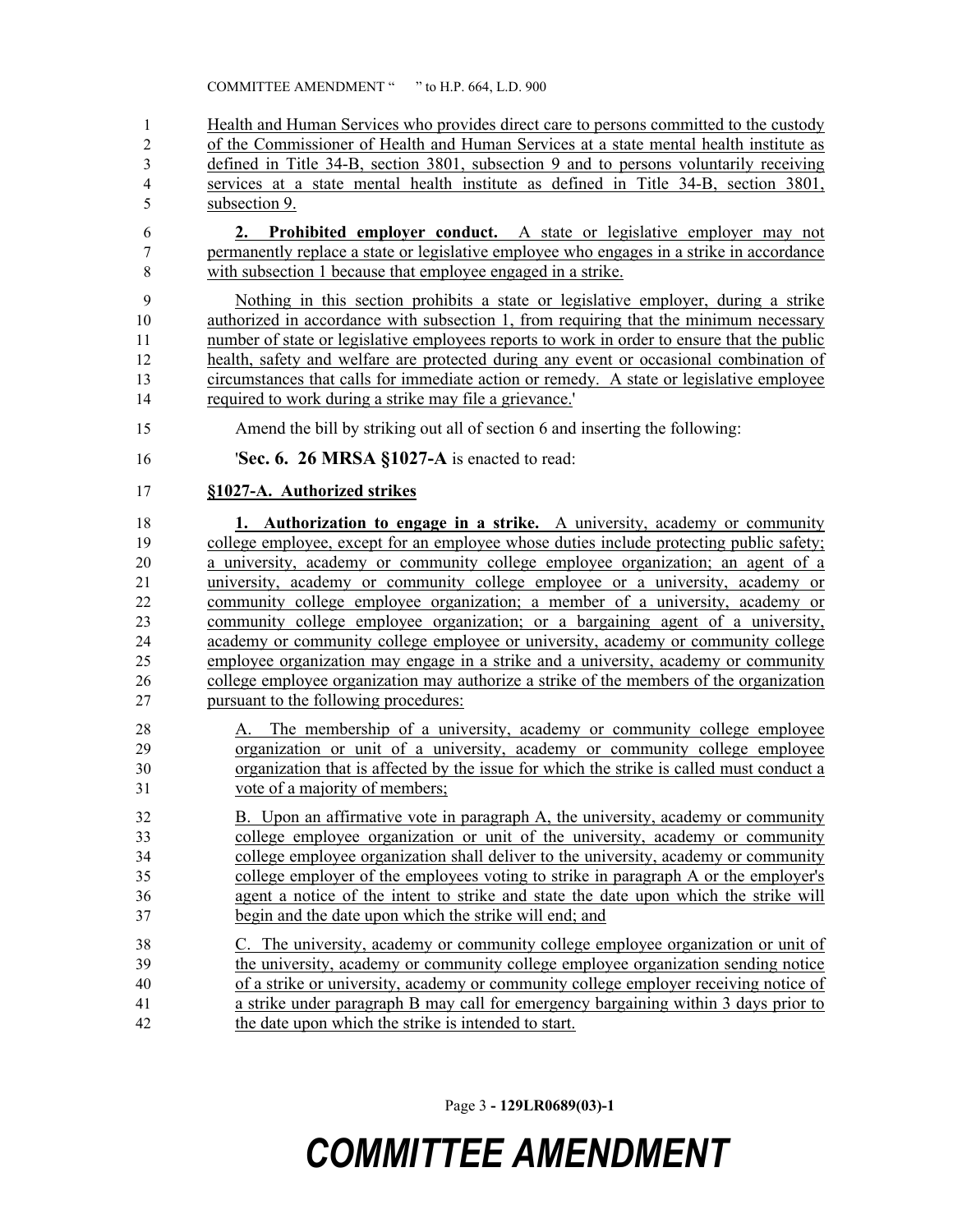For the purposes of this subsection, "employee whose duties include protecting public safety" includes a law enforcement officer as defined in Title 25, section 1611, subsection 5.

 **2. Prohibited employer conduct.** A university, academy or community college employer may not permanently replace a university, academy or community college employee who engages in a strike in accordance with subsection 1 because that employee engaged in a strike.

 Nothing in this section prohibits a university, academy or community college employer, during a strike authorized in accordance with subsection 1, from requiring that the minimum necessary number of university, academy or community college employees reports to work in order to ensure that the public health, safety and welfare are protected during any event or occasional combination of circumstances that calls for immediate action or remedy. A university, academy or community college employee required to work during a strike may file a grievance.'

- Amend the bill by striking out all of section 8 and inserting the following:
- '**Sec. 8. 26 MRSA §1284-B** is enacted to read:

### **§1284-B. Authorized strikes**

 **1. Authorization to engage in a strike.** A judicial employee, except for an employee whose duties include protecting public safety or an employee whose duties ensure an individual's procedural due process rights are not denied; a judicial employee organization; an agent of a judicial employee or judicial employee organization; a member of a judicial employee organization; or a bargaining agent of a judicial employee or judicial employee organization may engage in a strike and a judicial employee organization may authorize a strike of the members of the organization pursuant to the following procedures:

 A. The membership of a judicial employee organization or unit of a judicial employee organization that is affected by the issue for which the strike is called must conduct a vote of a majority of members;

 B. Upon an affirmative vote in paragraph A, the judicial employee organization or unit of the judicial employee organization shall deliver to the judicial employer of the employees voting to strike in paragraph A or the employer's agent a notice of the intent to strike and state the date upon which the strike will begin and the date upon which the strike will end; and

- C. The judicial employee organization or unit of the judicial employee organization sending notice of a strike or judicial employer receiving notice of a strike under paragraph B may call for emergency bargaining within 3 days prior to the date upon which the strike is intended to start.
- For the purposes of this subsection, "employee whose duties include protecting public safety" includes a law enforcement officer as defined in Title 25, section 1611, subsection 5.
- For the purposes of this subsection, "employee whose duties ensure an individual's procedural due process rights are not denied" includes a judicial employee who carries

Page 4 **- 129LR0689(03)-1**